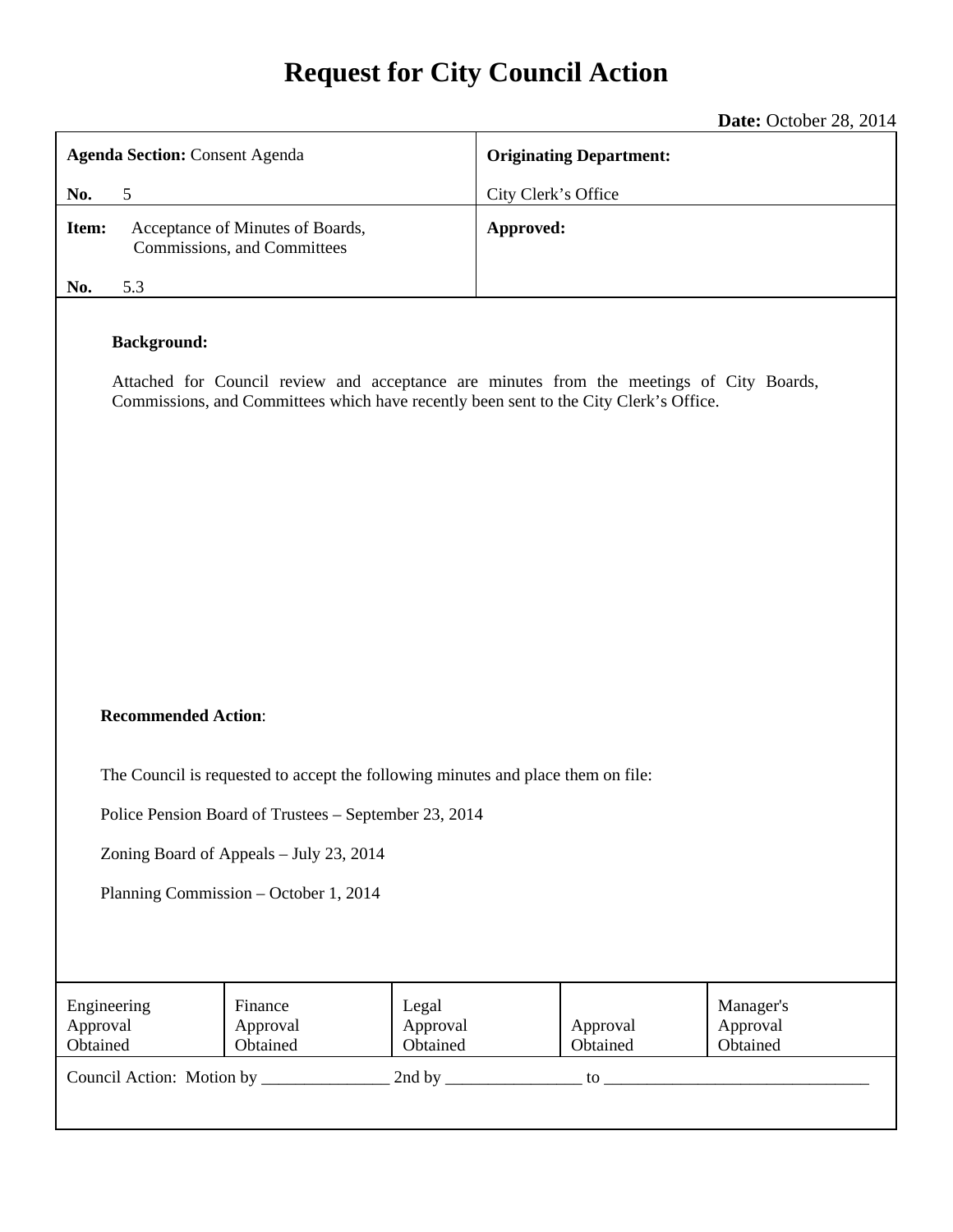# *CITY OF CARBONDALE POLICE PENSION BOARD OF TRUSTEES MINUTES OF AUGUST 28, 2014 PRESENTED SEPTEMBER 23, 2014*

*Call to Order*: Meeting called to order by Goddard at 1:45 p.m.

*Members Present***:** Mark Goddard, Tony Williams, Paul Echols, Don Ursini, Don Priddy *Guests:* Becky Applegate, Christal O'Guinn, Scott Hendricks, Terry Reno *Absent*:

#### *Minutes of Previous Meeting*:

Motion made to accept the Minutes of August 28, 2014. (Echols) $(2<sup>nd</sup> Williams)$  Motion carried.

#### *Treasurer's Report:*

Treasurer's Report was reviewed. Motion made to accept the Treasurer's Report (Williams) (2<sup>nd</sup> Echols). Motion carried.

#### *Unfinished/Old Business*:

Letters went out for verification of disability.

#### *New Business:*

Motion to extend K.P. medical exam out 60 days. (Ursini) $(2<sup>nd</sup>$  Echols) All aye. Motion passed.

Mandated training time for IPPFA

Motion that the Board direct members to seek required trustee training and will reimburse expenses incurred from the training. (Ursini) (2nd Williams) Role call: Williams, aye; Echols, aye; Ursini, aye; Priddy, aye; Goddard, aye. Motion carried.

Motion to accept request and payout contributions to J.O. (Goddard)(2<sup>nd</sup> Ursini) Williams, aye; Echols, aye; Ursini, aye; Priddy, aye; Goddard, aye. Motion carried.

Motion to accept application for disability for D.R. (Goddard) $(2<sup>nd</sup> Ursini)$  All aye. Motion passed. Hearing will be set for the determination of disability at the next meeting. Additionally, need to find 3 physicians selected by the Board. Mark Goddard will notify Mrs. R. of a hearing date and request medical file.

Motion to appoint officers to the Board. (Goddard) (Echols) All aye. Motion passed. Officers are as follows: Trustee President: Mark Goddard Trustee Vice President: Paul Echols Trustee Secretary: Tony Williams Trustee Asst. Secretary: Don Priddy Trustee Treasurer: Don Ursini

#### *Open Floor Comments*: None

Motion to adjourn. (Echols)  $(2<sup>nd</sup> Priddy)$  Motion carried.

Respectfully Submitted,

Mark Goddard Carbondale Police Pension Board Secretary

MG/clo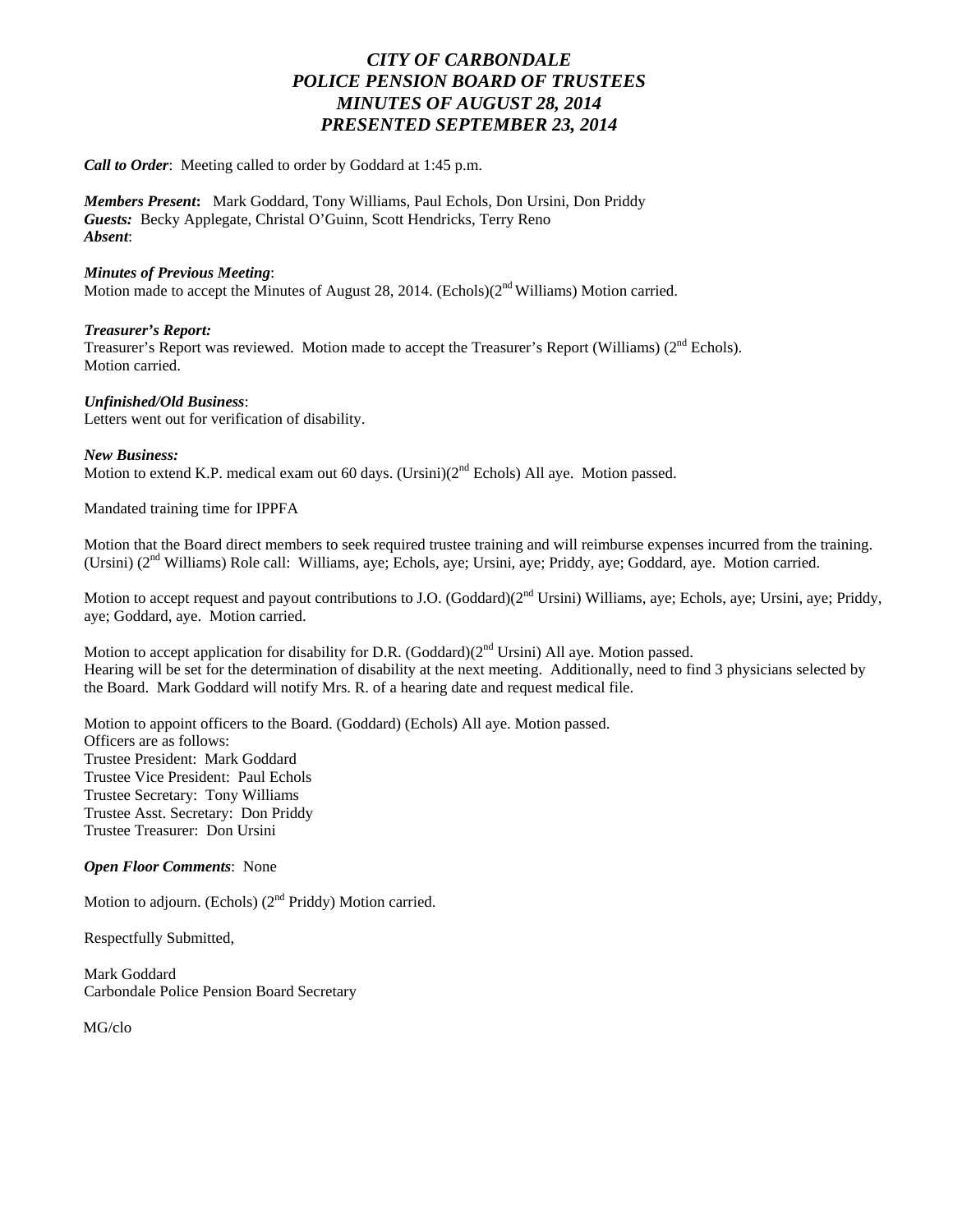# **MINUTES**

# **Carbondale Zoning Board of Appeals**

July 23, 2014 City Hall / Civic Center, Room 108 200 South Illinois Avenue 6:00 p.m.

| <b>MEMBERS PRESENT:</b> | Anz, Field, Grant, Love, Loos                   |
|-------------------------|-------------------------------------------------|
| <b>MEMBERS ABSENT:</b>  | Lilly, Kang, Schachel, Barke (leave of absence) |
| <b>STAFF PRESENT:</b>   | Wallace, Sergeev, Taylor                        |

**Approval of Minutes:** Mr. Loos moved, seconded by Ms. Field, to approve the minutes of May 21, 2014.

The motion was approved by a unanimous voice vote.

#### HEARING:

**A. ZBA 15-03**, 6:00 p.m. **–** The Varsity Center for the Arts is requesting a variance from the maximum allowed area for architectural signage in the BPR, Primary Business, District. They are also requesting a variance from the maximum allowed area for electronic message boards in the BPR, Primary Business, District for the following described property: 418 S. Illinois Ave., Parcel Number: 15-21-254-022.

Roll call was completed and the determination of a quorum was made.

Mr. Grant opened the Public Hearing at 6:00 p.m. and asked Mr. Wallace to read the Legal Notice.

Mr. Wallace read the Legal Notice.

Ms. Sergeev, Planner for the City of Carbondale, was sworn in and presented the staff report for ZBA 15-03.

Mr. Grant asked if the applicant was present and would like to set forward and present their case.

Mr. Pirmann, President of The Varsity Center for the Arts (VCA), came forward to speak. He spoke about what the VCA is hoping to do with their signage and why. He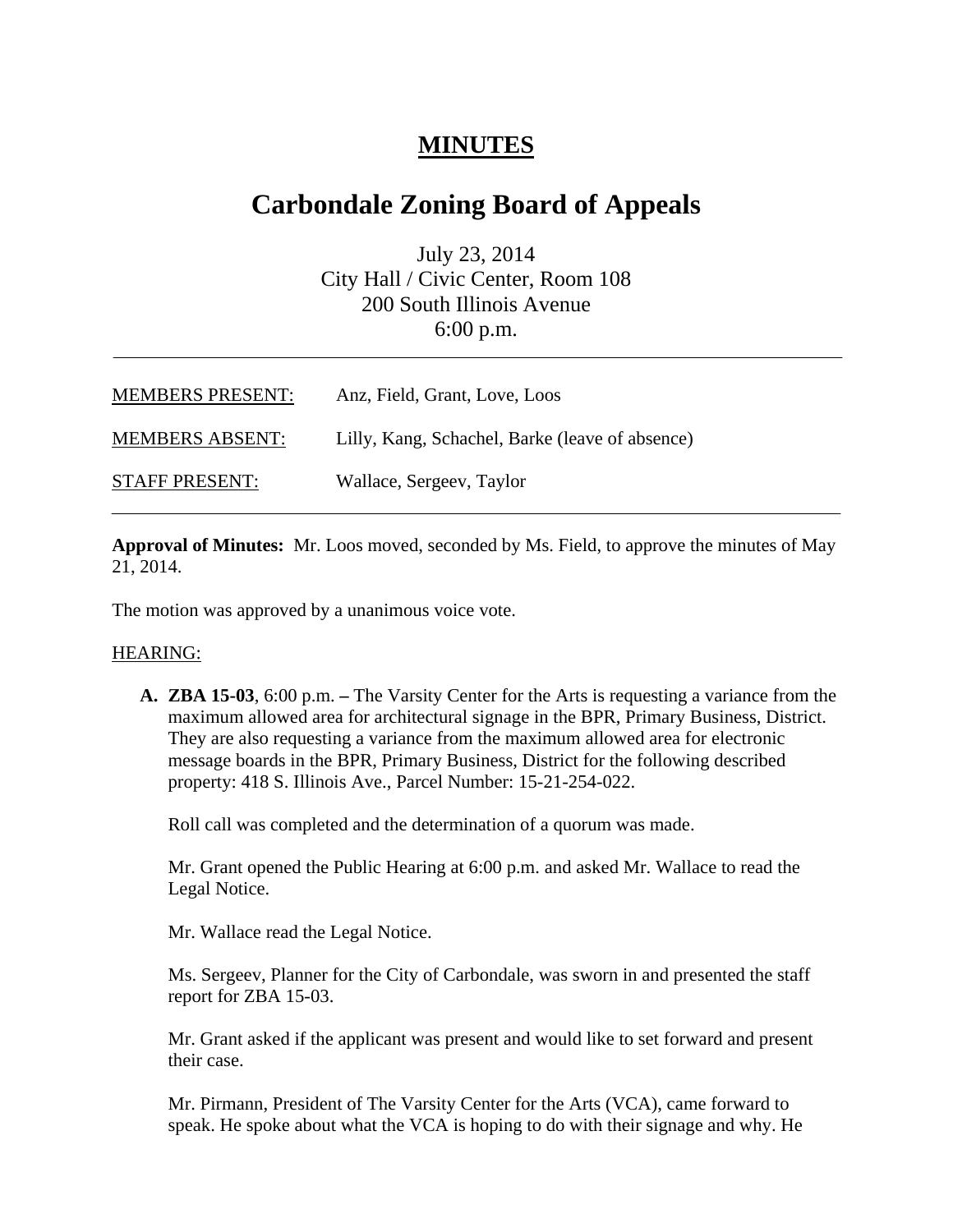mentioned that the sign area would be a total of 319 square feet opposed to the allowed 250 square feet. He also spoke about the VCA being a first site for people coming to Carbondale on the Amtrak and that it is important for the VCA to be a statement.

Mr. Langowski, Past-President of The Varsity Center for the Arts, spoke about the future vision of VCA and how the new signage would help with carrying out this vision.

Mr. Grant asked if there were any questions the commissioners would like to ask.

Mr. Loos asked staff a question regarding the 4 criteria of the variance and if they all needed to pass the vote for the variance to be passed.

Mr. Wallace answered that all the criteria could be denied and the variance still could be approved.

Mr. Grant asked if there were any questions for the applicant.

Mr. Grant asked detailed questions about the LED sign in concerns that it could be a distraction to passing traffic.

Mr. Langowski said that the sign would be a standard marquee that is not flashy.

Mr. Grant also asked about details to the façade being changed.

Mr. Pirmann and Mr. Langowski explained how the change to the façade is to try to mimic the store fronts that used to be there.

Mr. Loos discussed the 4 guidelines and if the VCA met all the criteria.

There was a general discussion about the 4 guidelines/criteria.

Ms. Field former original VCA board member and current ZBA commissioner expressed how she is very impressed with the design for the new Varsity. She also talked about how the current sign is a hardship for the current volunteers and it does not speak to what the current VCA is. Ms. Field also made a point that the banner sign ties together the choppiness of the building and makes it more cohesive.

Mr. Grant asked if anyone in the audience would like to present evidence in opposition to the VCA proposal.

None

Mr. Grant asked Ms. Sergeev to read the conclusion of the staff report.

Mr. Grant asked if there were any questions the board had for staff.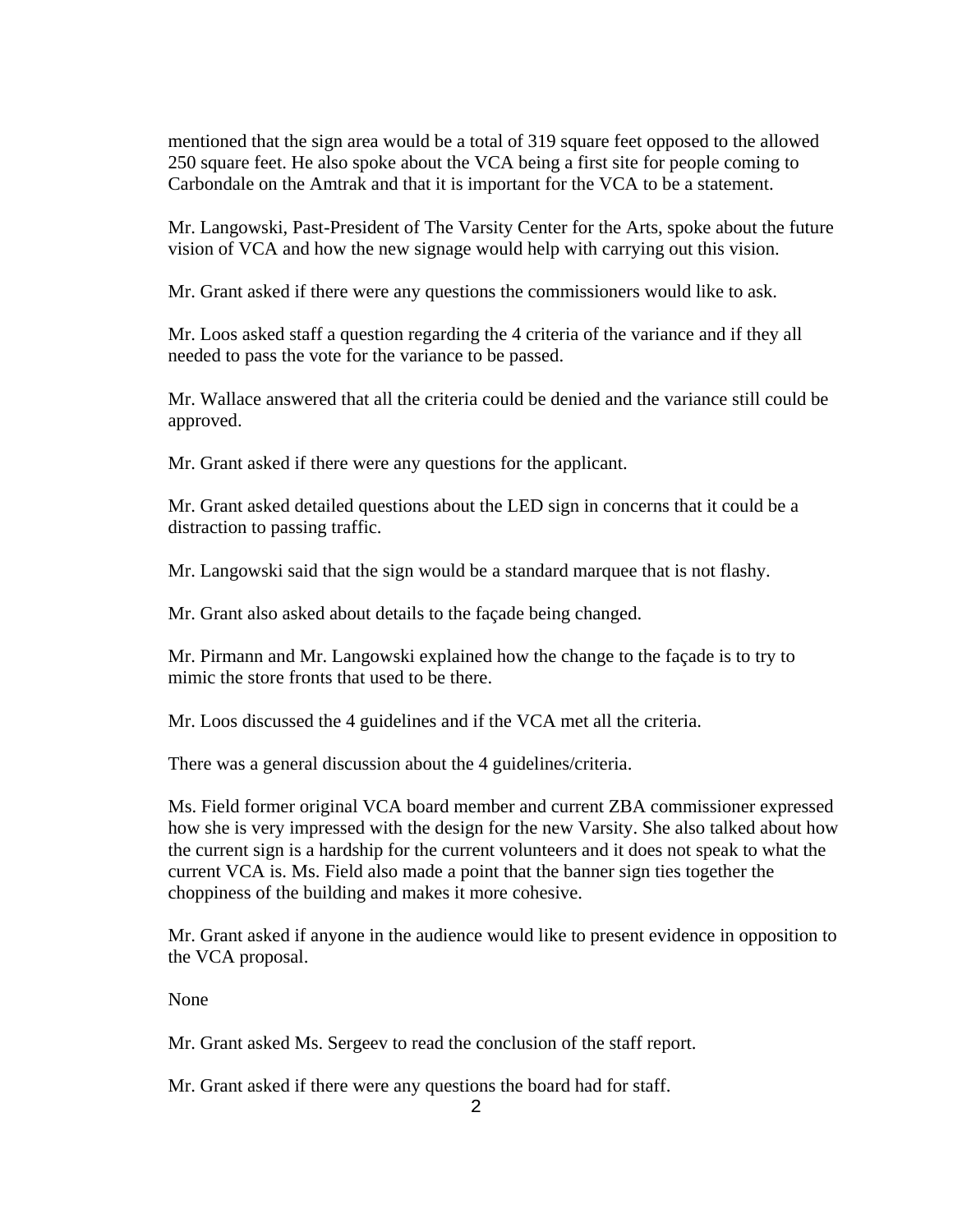Mr. Grant asked how the staff calculates the square feet.

Ms. Sergeev answered that it was the length by the width that they proposed.

Mr. Wallace explained that the square footage is determined by the square footage of the sign and not by the actual square footage of the letters.

Mr. Grant asked if Ms. Field was legally allowed to participate in the ZBA meeting and voting due to her history with the Varsity.

Mr. Wallace stated that he did speak with the City Attorney and that it was fine for Ms. Field to participate during this meeting.

Mr. Grant invited any questions.

Mr. Pirmann asked how many votes would be needed to pass the variance.

Mr. Wallace answered with five yes votes.

Mr. Grant asked Mr. Pirmann what they expect to be displaying on the moving sign and how often it would be changing.

Mr. Pirmann replied that the sign would be in black and white and would only be for the VCA with minimal screen changes. He stated that they do not intend on filling the board with "static."

Mr. Grant then asked if there were any more questions.

None

Mr. Grant declared Public Hearing 15-03 closed.

Discussion by board members.

Mr. Loos moved, seconded by Mr. Anz, that the applicant has standing to bring the case to the board.

The motion was approved by a unanimous voice vote.

Mr. Loos moved, seconded by Ms. Field, that the City has jurisdiction over this case.

The motion was approved by a unanimous voice vote.

Mr. Loos moved, seconded by Mr. Anz, of finding of facts.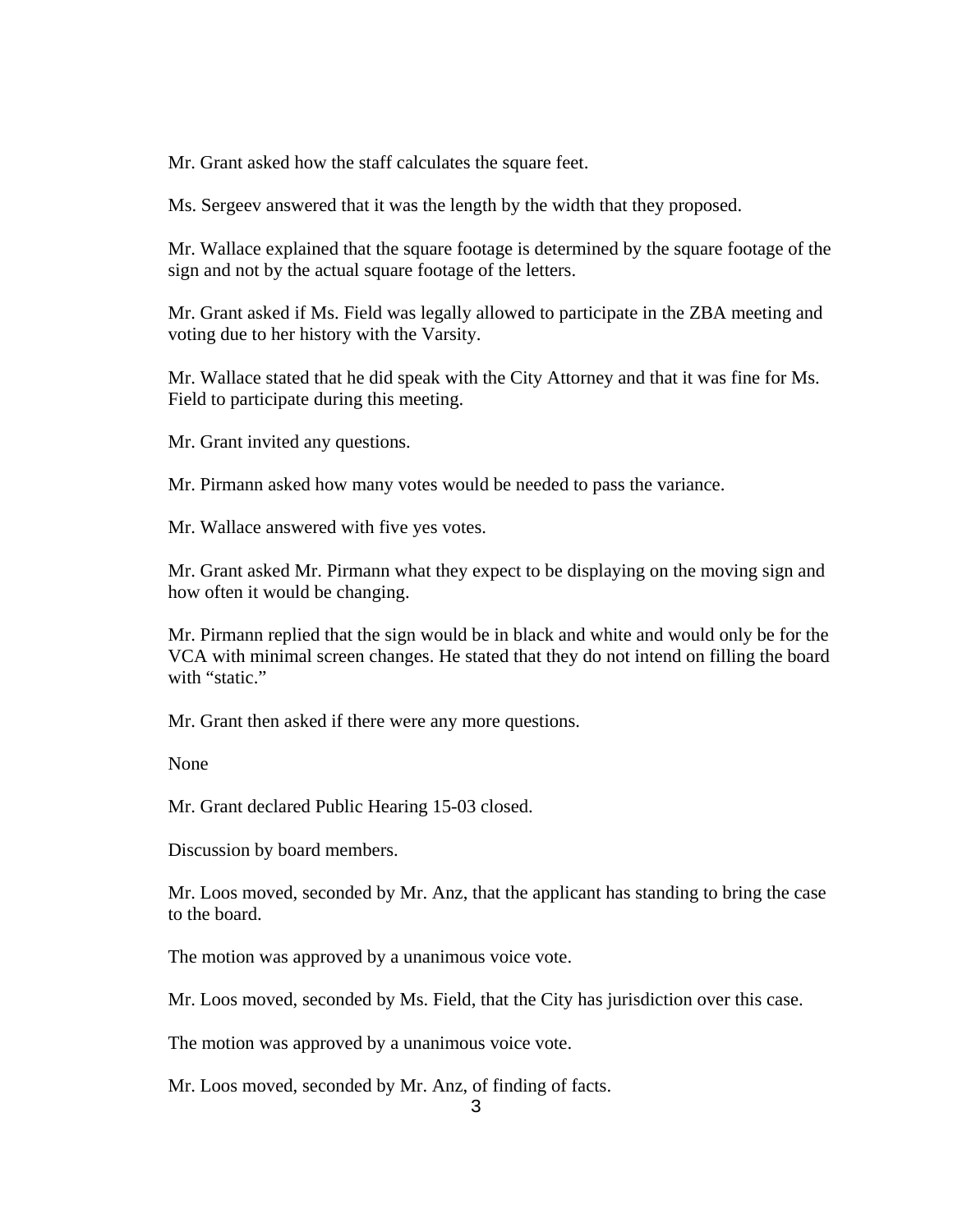The motion was approved by a unanimous voice vote.

Mr. Love moved, seconded by Mr. Loos, to vote on criteria separate.

The motion was approved by a unanimous voice vote.

Mr. Grant asked for a vote on A(1)

Mr. Loos moved, seconded by Ms. Field, to vote A(1)

 Roll Call Vote Yes – 4 (Grant, Loos, Anz, Field)  $No-1$  (Love)

Mr. Grant asked for a vote on A(2)

Mr. Loos moved, seconded by Mr. Field, to vote A(2)

 Roll Call Vote  $Yes - 2 (Loos, Field)$  $No - 3$  (Grant, Anz, Love)

Mr. Grant asked for a vote on A(3)

Mr. Loos moved, seconded by Ms. Field, to vote A(3)

 Roll Call Vote Yes – 4 (Grant, Loos, Field, Love)  $No-1 (Anz)$ 

Mr. Grant asked for a vote on A(4)

Mr. Loos moved, seconded by Ms. Field, to vote A(4)

 Roll Call Vote  $Yes - 3 (Loos, Field, Love)$  $No-2$  (Grant, Anz)

Mr. Grant asked for a vote on B

Mr. Loos moved, seconded by Ms. Field, to vote B

 Roll Call Vote Yes – 3 (Loos, Anz, Field)  $No-2$  (Grant, Love)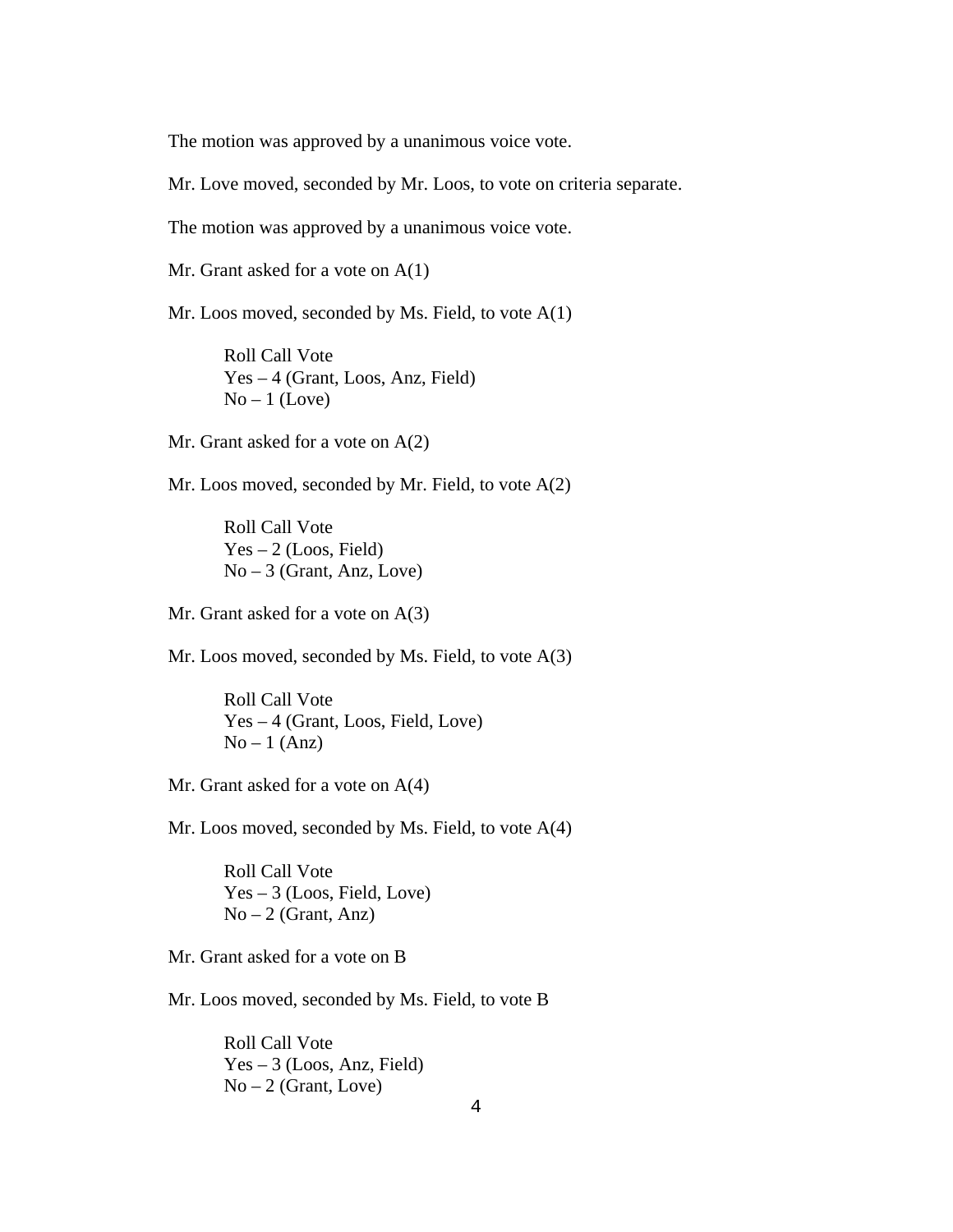Mr. Loos moved, seconded Ms. Fields, to vote to approve both variances as approved by the Preservation Commission certificate of appropriateness.

Roll Call Vote: Yes – 5 (Grant, Loos, Anz, Field, Love)  $No - 0$ 

Mr. Grant thanked the VCA for their application and stated that they would receive written notification of the variance approval within 15 days.

Mr. Grant opened Public Hearing ZBA 15-04

**B. ZBA 15-04 –** Constance and Oscar Burtley, residing at 1343 Vercliff Drive, are requesting a 16' variance from Section 15.2.11.9 of the Carbondale Revised Code, which requires a 30' front yard setback for primary structures in the R-1-15, Low-Density Residential, District for the following described property: 1343 Vercliff Drive, Parcel Number: 15-26-305-002.

Mr. Grant asked Mr. Wallace to read the Legal Notice.

Mr. Wallace read the Legal Notice.

Mr. Taylor, Planner for the City of Carbondale, was sworn in and presented the staff report for ZBA 15-04.

Mr. Grant asked if the supplicant would like to come forward to present their case.

Ms. Burtley came forward and asked the board if they had any questions.

Ms. Field asked if the VA was going to fund the money for the renovation.

Ms. Burtley stated that she has funded the money for all renovations done to the house and that the VA is on standby to fund, but she is tired of waiting.

Mr. Grant asked if there were any other questions for the applicant.

None

Mr. Grant asked if there was any other evidence to support the application.

None

Mr. Grant asked if there was any opposition to the application.

None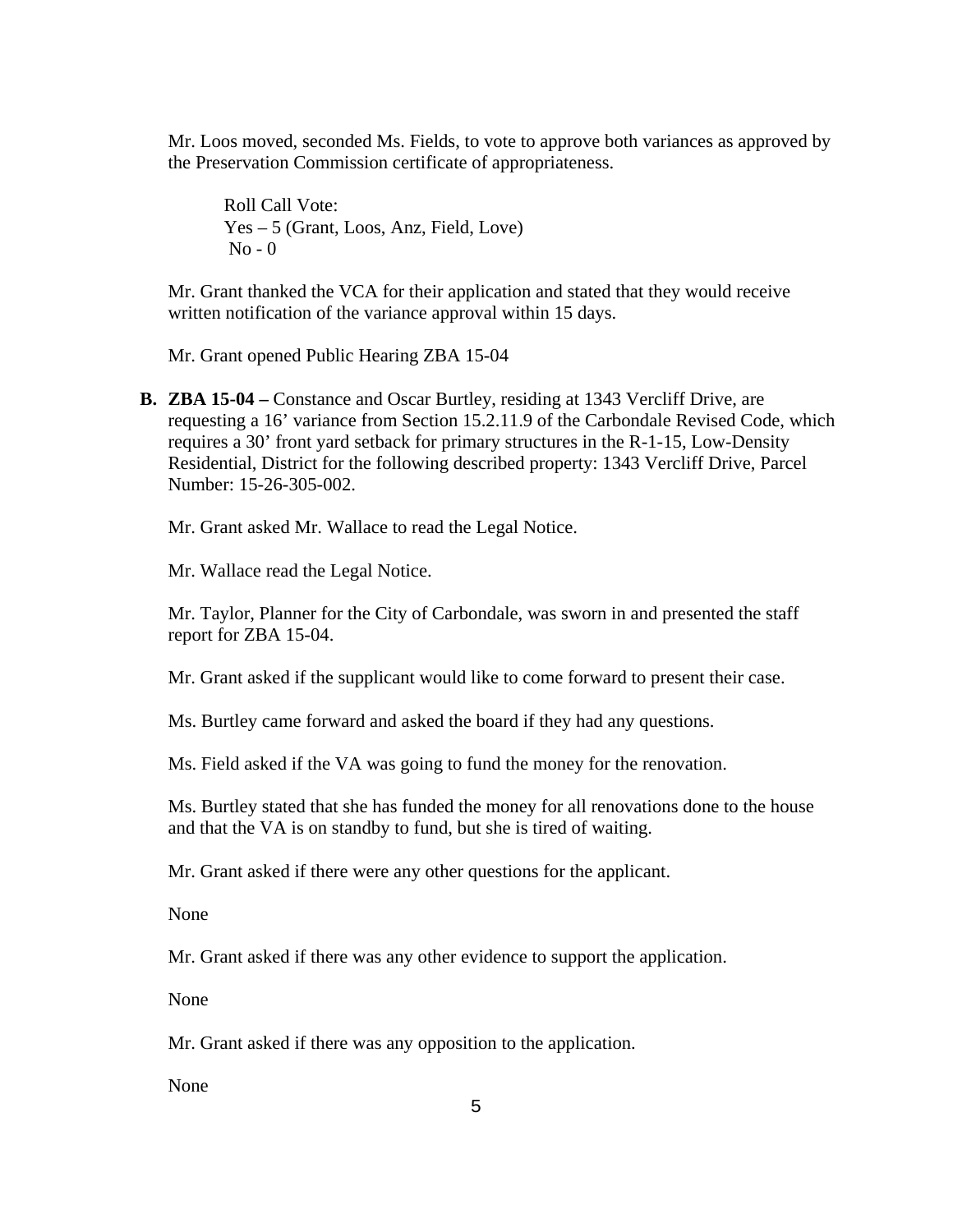Mr. Grant asked Mr. Taylor to read the conclusion of the staff report.

Mr. Grant asked if there were any questions for City Staff.

Mr. Loos asked what is the purpose of the setback, what problem is that designed to remedy.

Mr. Taylor said it is to set back is typically made to reduce density and to preserve the character of the neighborhood.

Mr. Loos asked why a porch that was not covered would be permitted.

Mr. Taylor responded that the City does not issue permits for uncovered porches.

Mr. Loos asked why covering a porch makes it more problematic than an uncovered one.

Mr. Taylor said it would trigger a building permit which then would involve the building inspector.

Mr. Grant added that once the roof is there it is easy to enclose the porch with walls and then you would have expanded a non-conforming building even farther.

Mr. Wallace added that an uncovered porch does not interfere with your line of sight.

Ms. Field asked if a ramp or a porch in the back of the house would be as accessible as the front of the house.

Mr. Taylor replied that it would be in his opinion.

Mr. Grant asked if there were any more questions for City Staff.

None

Mr. Grant then asked if there were any questions to from anyone for anyone.

Mr. Grant asked Ms. Burtley if the driveway does approach the back of the house.

Ms. Burtley said that there is a steep incline that makes it difficult to walk down, there is also a City Right of Way that would interfere and that it would also be much more costly.

Mr. Kampworth, Ms. Burtley's contractor, came forward to support Ms. Burtley's claim.

Mr. Grant asked how often Mr. Burtley needs ambulance assistance.

Ms. Burtley said that it is very often.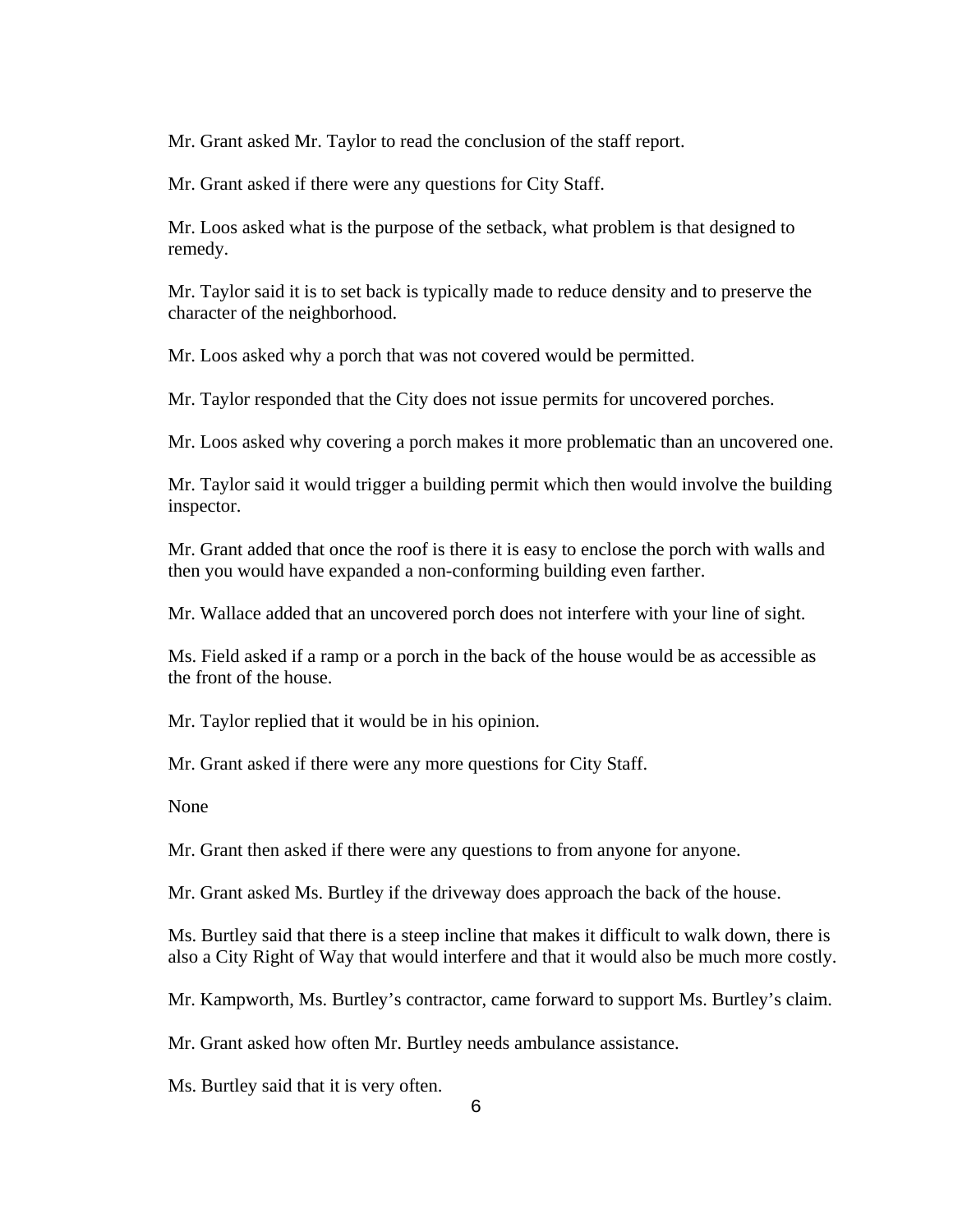Mr. Wallace wanted to make a statement, that when the Staff looks at variances, that involve a personal hardship, it is very difficult for Staff because the Staff is bound by a literal interpretation of the code regardless of their personal feelings. Mr. Wallace then stated that fortunately the board has the flexibility to consider the personal hardships, which the Staff is not allowed to do.

Mr. Grant asked how many signatures were on the petition.

Mr. Taylor answered 26.

Mr. Grant then made a statement that he believed there were probably about that many houses in the neighborhood.

Mr. Grant declared Public Hearing 15-04 closed.

Mr. Anz moved, seconded by Ms. Love, that the City has jurisdiction over this case.

The motion was approved by a unanimous voice vote.

Mr. Anz moved, seconded by Mr. Love, that the applicant has standing to bring the case to the board.

The motion was approved by a unanimous voice vote.

Mr. Loos moved, seconded by Mr. Love, of finding of facts.

The motion was approved by a unanimous voice vote.

Mr. Love moved, seconded by Mr. Loos, to vote on criteria separate.

The motion was approved by a unanimous voice vote.

Mr. Loos moved, seconded by Ms. Field, to vote A(1)

 Roll Call Vote Yes – 5 (Grant, Loos, Anz, Field, Love)  $No - 0$ 

Mr. Grant asked for a vote on A(2)

Mr. Loos moved, seconded by Mr. Anz, to vote A(2)

 Roll Call Vote  $Yes - 1 (Loos)$ No – 4 (Grant, Anz, Field, Love)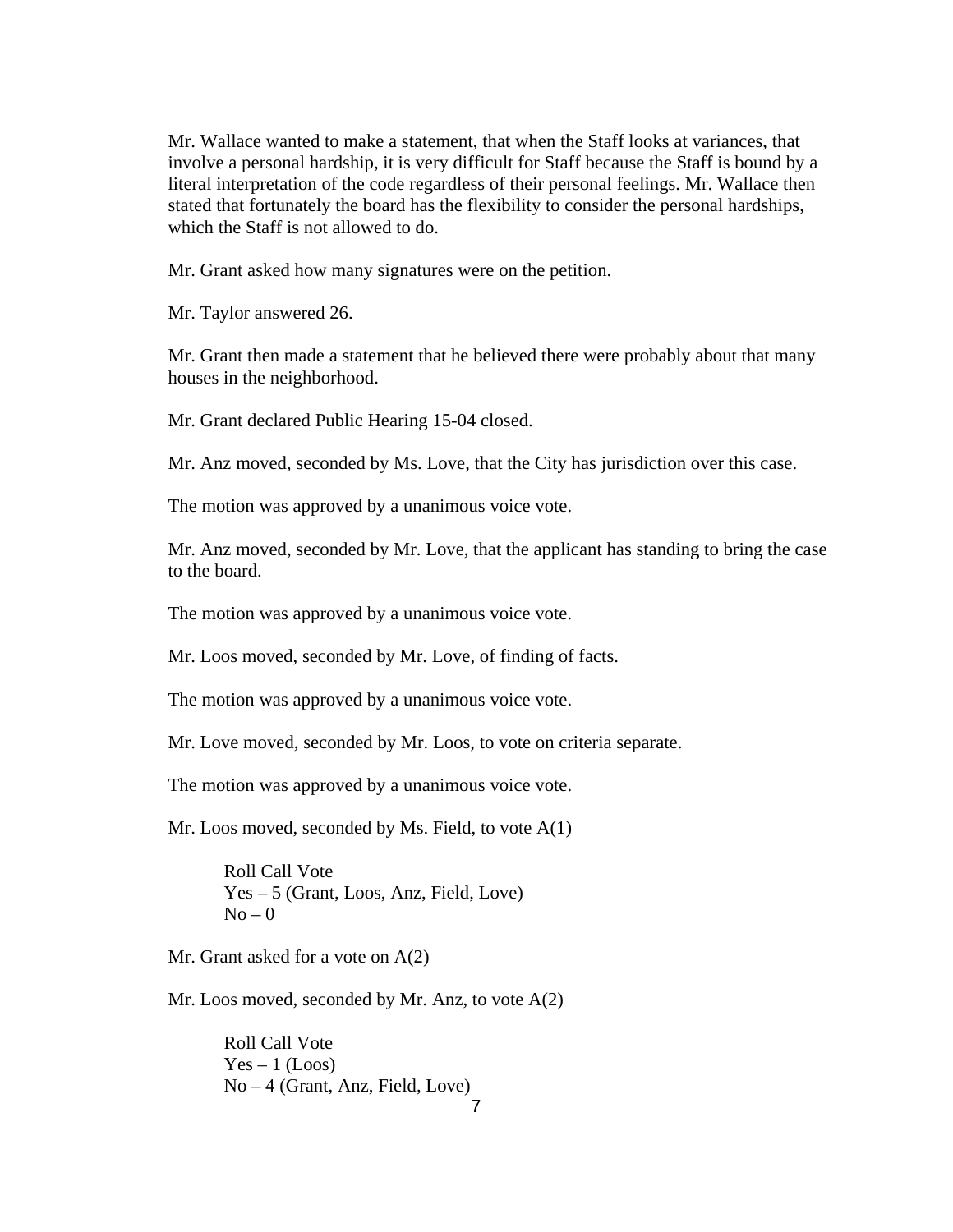Mr. Grant asked for a vote on A(3)

Mr. Loos moved, seconded by Ms. Field, to vote A(3)

 Roll Call Vote Yes – 5 (Grant, Loos, Anz, Field, Love)  $No - 0$ 

Mr. Grant asked for a vote on  $A(4)$ 

Mr. Loos moved, seconded by Mr. Love, to vote A(4)

 Roll Call Vote Yes – 3 (Loos, Anz, Field)  $No-2$  (Grant, Love)

Mr. Grant asked for a vote on B

Mr. Loos moved, seconded by Ms. Field, to vote B

 Roll Call Vote Yes – 3 (Loos, Anz, Field)  $No-2$  (Grant, Love)

Mr. Loos moved, seconded Mr. Anz, to approve the variance with conditions that the structure remains open to the North, West and East should never be enclosed.

Roll Call Vote: Yes – 5 (Grant, Loos, Anz, Field, Love) No - 0

Mr. Grant thanked Ms. Burtley for her application and stated that she would receive written notification of the variance approval within 15 days.

#### **Old Business:** None

**New Business:** None

#### **Citizen Comments or Questions:** None

#### **Adjournment:**

Mr. Grant adjourned the meeting 7:38 p.m.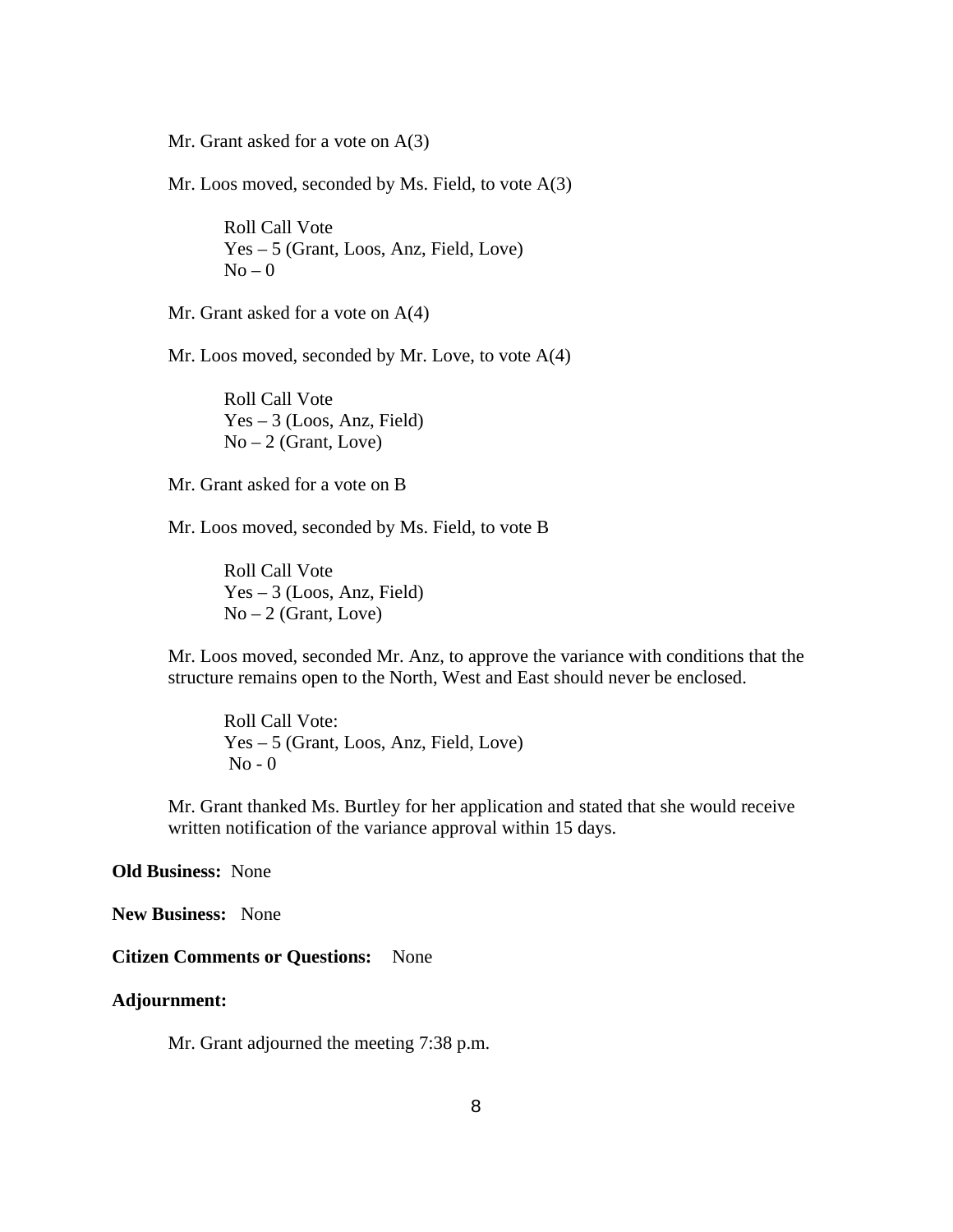

**MINUTES Carbondale Planning Commission Wednesday, October 01, 2014 Room 108, 6:00 p.m. City Hall/Civic Center** 

Mr. Grant called the meeting to order at 6:00 p.m.

**Members Present:** Barke, Grant, Loos, Anz, Field, Lilly, Love and Bradshaw (ex-officio)

\_\_\_\_\_\_\_\_\_\_\_\_\_\_\_\_\_\_\_\_\_\_\_\_\_\_\_\_\_\_\_\_\_\_\_\_\_\_\_\_\_\_\_\_\_\_\_\_\_\_\_\_\_\_\_\_\_\_\_\_\_\_\_\_\_\_\_\_\_\_\_\_\_\_\_\_\_\_

**Members Absent:** Schachel, Kang

**Staff Present:** Wallace, Sergeev

#### **Approval of Minutes:**

Mr. Barke moved, seconded by Ms. Lilly, to approve the minutes for September 3, 2014. The motion to approve the minutes passed on a unanimous voice vote.

#### **Report of Officers, Committees, Communications:**

None

#### **Public Hearings:**

**A. PC 15-02**, Text Amendment Relative to the Sale of Vehicles on Commercial Premises.

Mr. Grant declared Public Hearing PC 15-02 open and asked Mr. Wallace to read the legal notice.

Mr. Wallace read the legal notice.

Mr. Grant asked Ms. Sergeev to present the staff report.

 Ms. Sergeev, Planner for the City of Carbondale, was sworn in and read part A of the staff report.

Mr. Grant asked if there were any questions of staff.

There were none.

Mr. Grant asked if the applicant was present and wished to speak.

Mr. Grant stated that Mr. Kang was not present, but he did submit a letter in favor that he would like to have noted in the record.